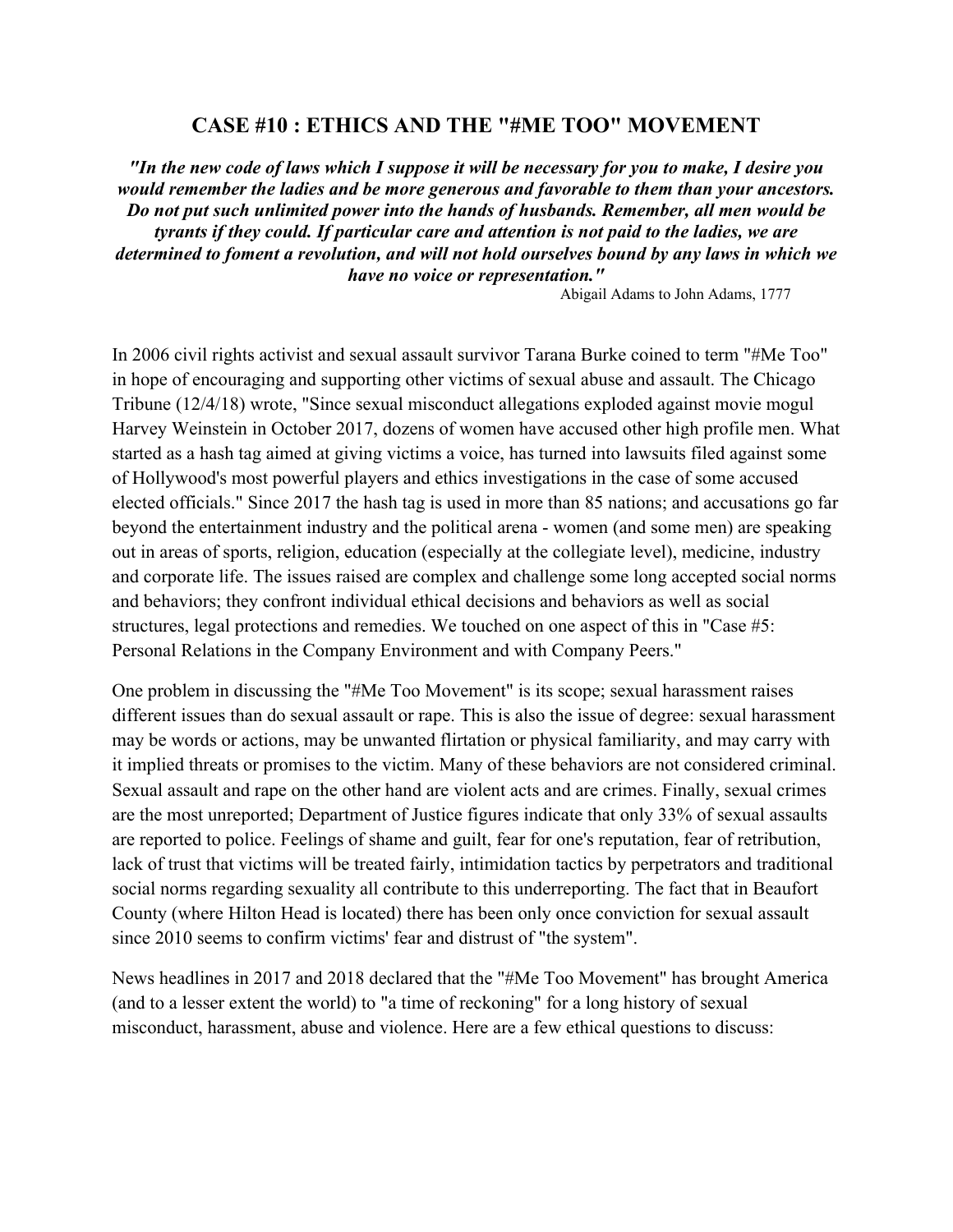1. Should public figures such as politicians and celebrities be judged for (non-criminal) actions taken and words spoken in earlier times when social norms were different? (Much comedy, even from the recent past, on the relationship of the sexes is cringe worthy by today's standards).

2. Many assault victims feel they are the ones on trial when they make public their assault. While false accusations are few (estimated between 3 and 10%), nevertheless they do occur. Since sexual crimes are fraught with additional emotional, social and psychological issues should authorities treat alleged victims of sexual crimes differently than others? Why or why not?

3. Non-disclosure agreements (NDAs) are agreements that prohibit the disclosure of certain nonpublic information. Non-disclosure provisions can be used in a variety of situations: to prevent employees from revealing confidential information to competitors or participants from disclosing non-public business transactions (such as a possible merger or acquisition.) Non-disclosure provisions are also often included in settlement agreements. Settlement agreements are used to resolve a claim (which is a potential or actual lawsuit) outside of a final adjudication by a court. These settlement NDAs typically prevent both the plaintiff and the defendant from disclosing to anyone all of the circumstances surrounding the claim being settled and the amount paid in the settlement. These settlement non-disclosure agreements are used in various situations such as, settlement of car accidents, product liability claims, employment discrimination claims and settlement of sexual harassment and/or sexual assault claims.

Some people believe that when non-disclosure agreements are used in settlement of sexual harassment and/or sexual assault claims, they can perpetuate the wrongful sexual conduct by muzzling the victims and hiding the perpetrators from public scrutiny. Some jurisdictions are outlawing the use of non-disclosure provisions in situations involving the settlement of sexual harassment and sexual abuse claims. What ethical concerns to you see with the use of such nondisclosure agreements in situations involving sexual harassment and/or sexual assault claims? What type of responses would you make to address the situation?

## **Scenario:**

RJ is watching the evening local news in Savannah where she lives. Suddenly she sees a face that is vaguely familiar and hears a name and voice that is all too familiar. It sends a shiver down her spine and she feels like someone has just punched her in the stomach, again. The news reports that Clifford Jefferson, previously a native of Savannah, has just been nominated for a cabinet position in the President's administration. Jefferson says how honored he is to be given this opportunity to serve his country and that he is looking forward to be appearing in front of the Senate committee that is in charge of approving this appointment.

Jefferson, grew up in Savannah, attended Low Country University, founded a wildly successful technology business and now splits his time between San Francisco and Washington, DC where he regularly confers with the President and other government leaders about technology and economic matters. RJ remembers Jefferson from her days at Low Country University, which she attended for two years before dropping out.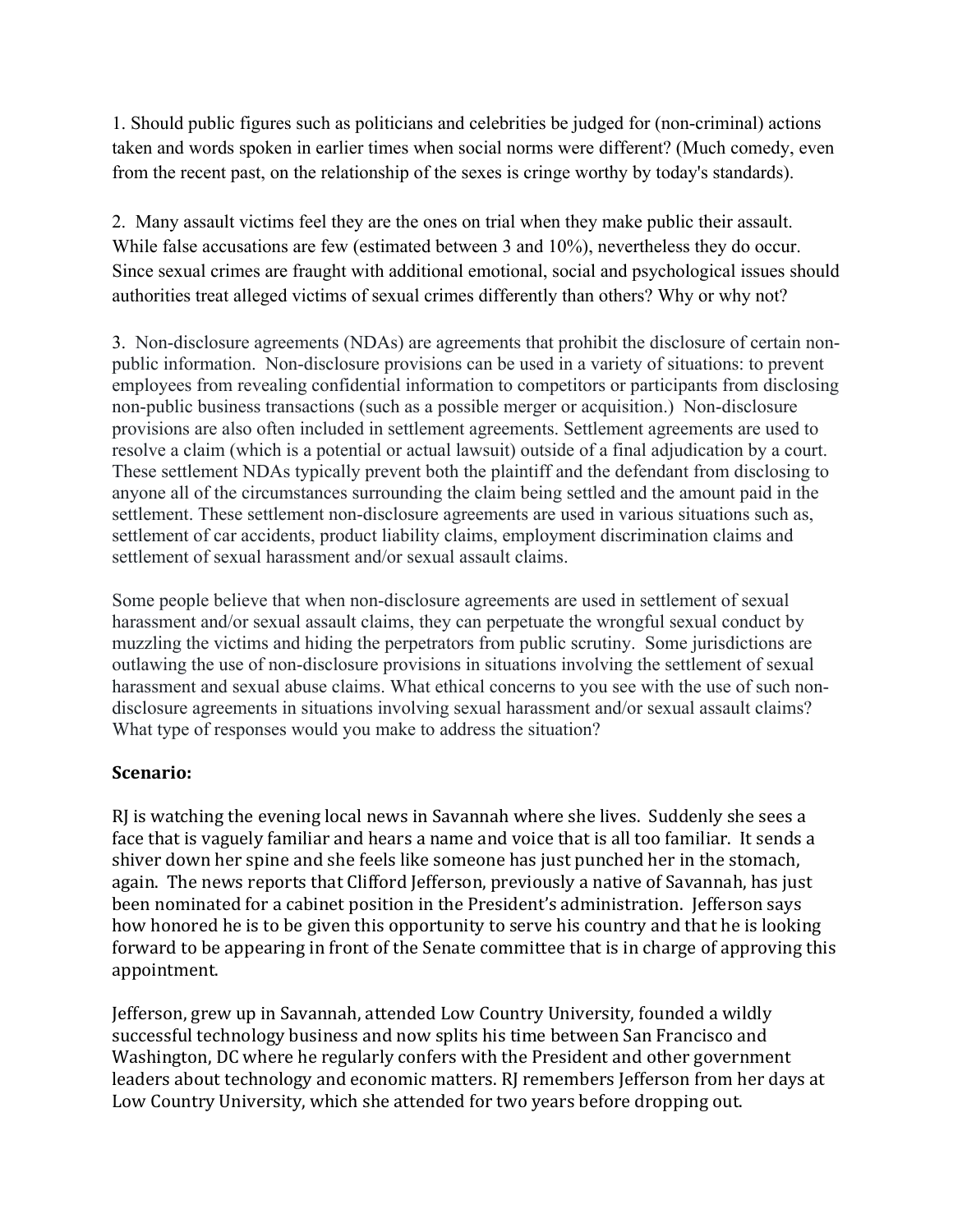Without effort, her mind goes into overdrive simultaneously trying to suppress her memory of the events of that certain evening 15 years ago while at the same time replaying each detail. She met Cliff Jefferson at that fraternity party. She had been drinking a good amount but not enough to be drunk. She thinks, "My, how the much Jefferson had aged since she last saw him those 15 years ago". She remembers Jefferson leading her into one of the frat bedrooms, locking the door and pushing her onto a bed. It all happened so quickly she didn't even have time to scream. While he groped her, she struggled, but he was too strong. But when he was removing some of her clothes, she had her opportunity and bolted from the room and ran out of the frat house all the way to her apartment. Later the next morning, she told her friends (but not the authorities) about the event – an event she desperately wanted to forget. The memories haunted her for the rest of the year. She decided to take a year off from school. Eventually she was able to put her life back together. She transferred to another university where she performed quite well graduating and eventually earning her Master's Degree and PHD in biology. She now has a great job in a biomedical research company, a loving husband and two children in elementary school.

She had thought that she was over it. But it was a part of her that she could not forget and, she thought, a part of Clifford Jefferson that other people should be aware of. She pondered several options: (i) do nothing; forget about the whole thing and avoid the potential problems that may arise for me and my family if I become involved in the politics of this situation; (ii) contact Jefferson and tell him (or his people) that Jefferson had groped her and tried to rape her and that she was willing to "go public" unless, Jefferson withdrew from consideration for the cabinet post appointment; (iii) contact a news organization that she felt would be sympathetic to her situation and tell them her story; (iv) contact a sympathetic member of the Senate committee reviewing Jefferson; or (v) contact the police and file a report of the incident that occurred 15 years ago.

## Question:

1. Which of the above is JR's best response to the news report? What would you do?

Let us assume that JR decides upon the second option, contacts Jefferson's office and relates to his people her memories of the event as described above. When confronted with the accusation, Jefferson tells his people the following: "This did not happen the way JR is telling it. I barely remember ever meeting JR. I did not belong to a fraternity and did not attend any such fraternity parties as she has described it. While I did drink while in college – and still do today – I never got drunk and among my friends and acquaintances you will not be able to find anyone who will say the ever saw me drunk or doing anything like groping a woman. That's not the kind of person that I am or have ever been. JR must either be confusing me with someone else or she is making this all up. What can I do to fight this unfair accusation? It will negatively affect my reputation and will gravely hurt my family. Do I fight it to clear my name or do I quietly disappear to protect my family from having to go through this situation?"